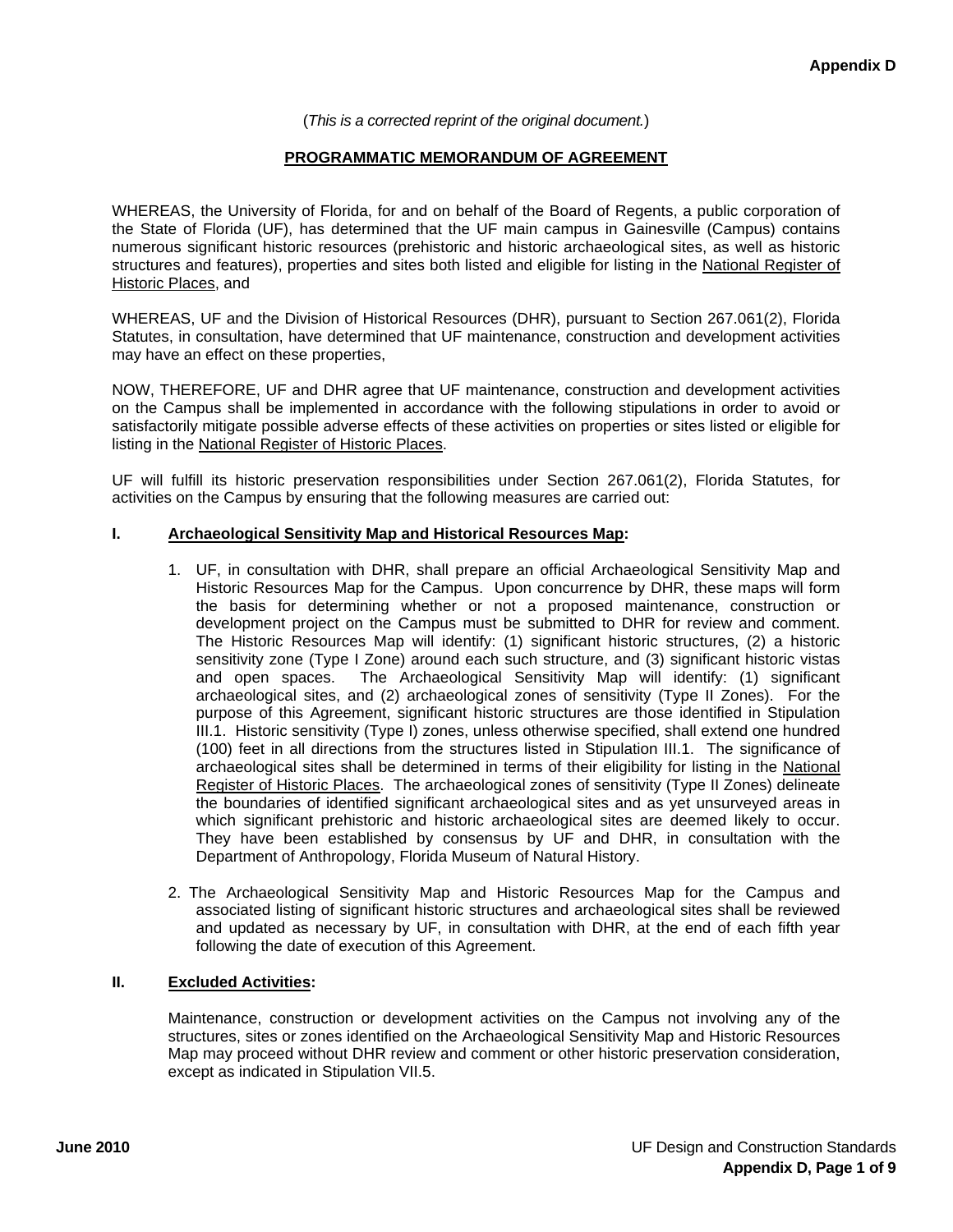# **III. Rehabilitation:**

- 1. The Properties listed below shall be preserved, maintained and rehabilitated in accordance with the recommended approaches in the Secretary of the Interior's Standards for Rehabilitation and Guidelines for Rehabilitation (Revised 1990) (Standards and Guidelines), included herein as Attachment 1. Application of the Standards and Guidelines shall take into account technical and economic feasibility. These Standards and Guidelines serve as the basis for all DHR reviews required pursuant to Section 267.061, Florida Statutes, for undertakings, which may adversely affect the character, form, integrity or other qualities which contribute to the historical, architectural or archaeological value of a property or site. It is important to note that these Standards and Guidelines apply to site work, and to alterations to the exterior and interior of historic buildings. For the purposes of this Agreement, the term "rehabilitation" shall include construction activities commonly referred to as "remodeling" and "renovation". If, because of extraordinary circumstances, preservation of any of the listed structures is deemed by UF to be infeasible, then the provisions of Stipulation V shall be followed.
	- A. Buckman Hall **L. Rolfs Hall** 
		-
	- B. Thomas Hall M. Walker Hall
	- C. Flint Hall N. Leigh Hall
	- D. Newell Hall 0. Police Department
	- E. Griffin-Floyd Hall P. Sledd Hall
	- F. Peabody Hall Q. Infirmary
	- G. Anderson Hall R. Dauer Hall
	- H. Brvan Hall S. Fletcher Hall
	- I. Women's Gym T. Murphree Hall
	- J. Smathers Library U. Norman Hall
	- K. University Auditorium
- 2. For major projects affecting the above listed properties the following procedures shall be followed:
	- A. For the purposes of this Agreement, major projects shall include but not be limited to: construction activities involving rehabilitation of existing exteriors and interiors (entire buildings, individual floors or major portions thereof), installation of new HVAC, lighting, electrical, plumbing, fire alarm or sprinkler systems, and alterations required for accessibility or other code requirements.
	- B. Prior to beginning the design process, appropriate DHR and UF staff will meet at the site to discuss preservation issues which should be addressed in the design of the project. If an on-site meeting is not feasible, the preservation issues should be discussed via electronic media prior to beginning the design process. UF staff will document the meeting or conversation prior to proceeding with project design.
	- C. As directed by UF, the architect shall consult with DHR during the conceptual schematic design phase and present to UF documentation of such consultation.
	- D. Unless deemed unnecessary by DHR, design submissions shall be made by UF to DHR at completion of the advanced schematic, design development and 100% construction document phases. DHR review of proposed work shall be conducted in accordance with the procedures in Stipulation VIII.
- 3. Routine maintenance activities involving the properties listed in Stipulation III.1 are excluded from DHR review.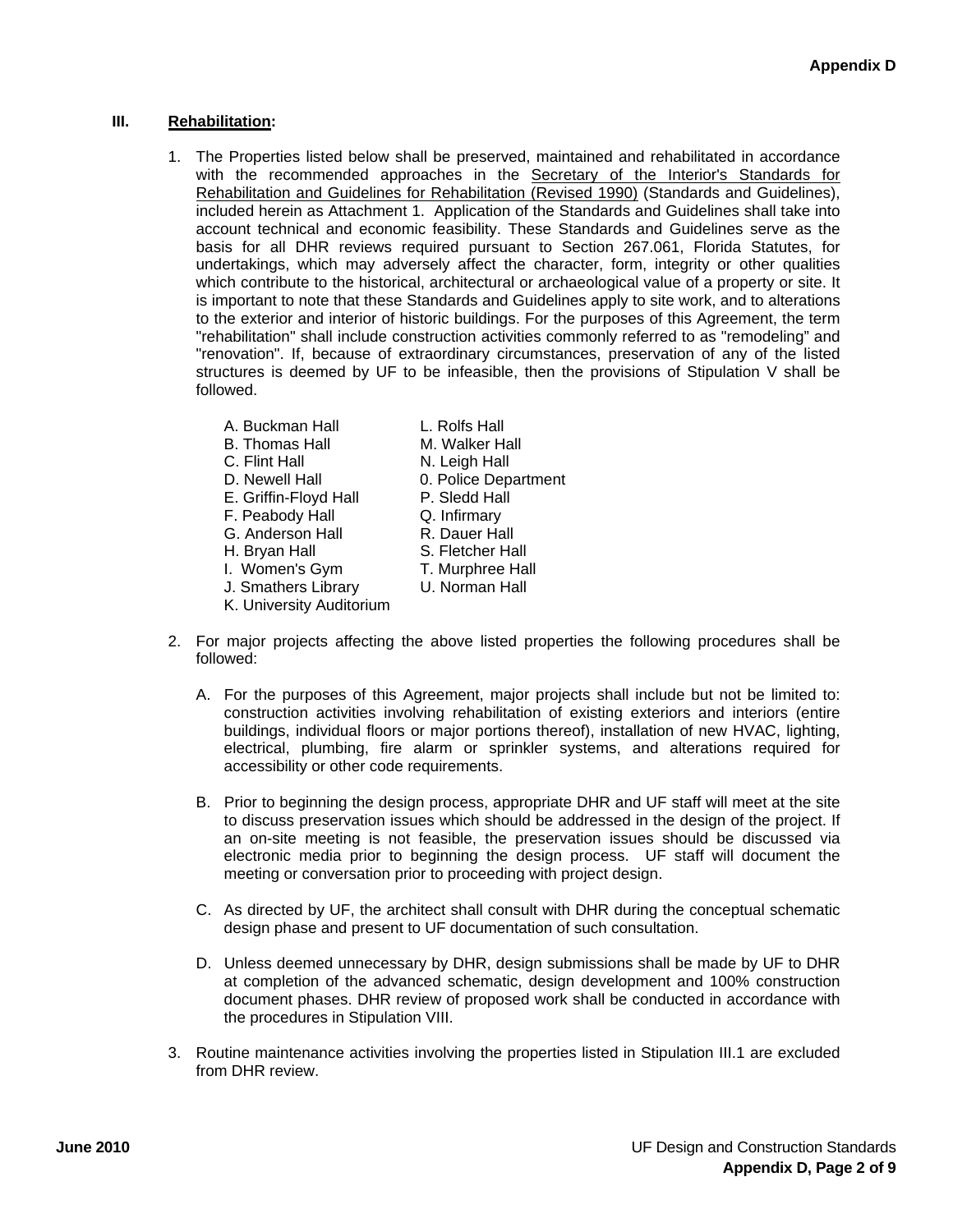- A. For the purposes of this Agreement, routine maintenance shall include: repainting (provided that surface preparation does not damage, erode or otherwise disfigure historic building materials); in-kind replacement of irreparable historic materials and features with matching work; work involving removal or in-kind replacement of non-historic materials, finishes and features; and other maintenance activities which do not change the visual qualities of the property involved or adversely affect the physical integrity of historic materials.
- B. For the purposes of this Agreement, the following types of activities shall not be considered routine maintenance when involving historic materials, finishes and features: paint removal; masonry cleaning and repair; replacement of deteriorated materials, finishes and features with other than matching construction; and application of non-traditional or historically inappropriate masonry coatings (including: paint on previously unpainted historic masonry, masonry consolidation treatments, and waterproof and water repellent coatings). However, if work in this category is accomplished in compliance with the recommended approaches of the above referenced Standards and Guidelines, DHR review shall not be required. UF shall document such compliance in project files and make these files available for periodic inspection by DHR. Inquiries regarding the appropriateness of specific maintenance treatments may be directed to: Architectural Preservation Services Section, Bureau of Historic Preservation, at the address or phone number indicated in Stipulation VIII.1.
- C. Emergency repairs shall be accomplished in a manner which avoids or minimizes damage to historic finishes and features. Emergency repairs are those repairs made necessary by unanticipated failure of systems or materials, presenting immediate threat to public safety, a structure or its contents. Prior DHR review of such repairs is not required. However, these repairs and their justification shall be documented by UF, and such documentation shall be provided to DHR in a timely manner subsequent to the completion of emergency actions.
- 4. Rehabilitation of non-historic additions to properties identified in Stipulation III.1 or of non-historic properties in Type I Zones shall follow the provisions for New Construction in Stipulation IV.

## **IV. New Construction:**

- 1. All new construction within Type I Zones shall be designed in accordance with the New Construction provisions of the above referenced Standards and Guidelines. The exterior aspects of all new buildings and additions, and the interior of additions at their interface with the historic properties listed in Stipulation III.1, shall be subject to DHR review. Interior work on non-historic properties or additions, other than at the interface between the new addition and the historic building to which it is appended, shall not be subject to review under the terms of this Agreement.
- 2. Design review submissions for new construction shall be consistent with the schedule indicated for rehabilitation projects in Stipulation III.2.
- 3. DHR review of proposed new construction projects shall be conducted in accordance with the procedures In Stipulation VIII.
- 4. All new construction proposed in Type II Zones shall be developed in consultation with DHR to assure that appropriate measures are taken to identify significant archaeological resources and to avoid, minimize and mitigate the impacts of proposed work on such resources.

## **V. Demolition:**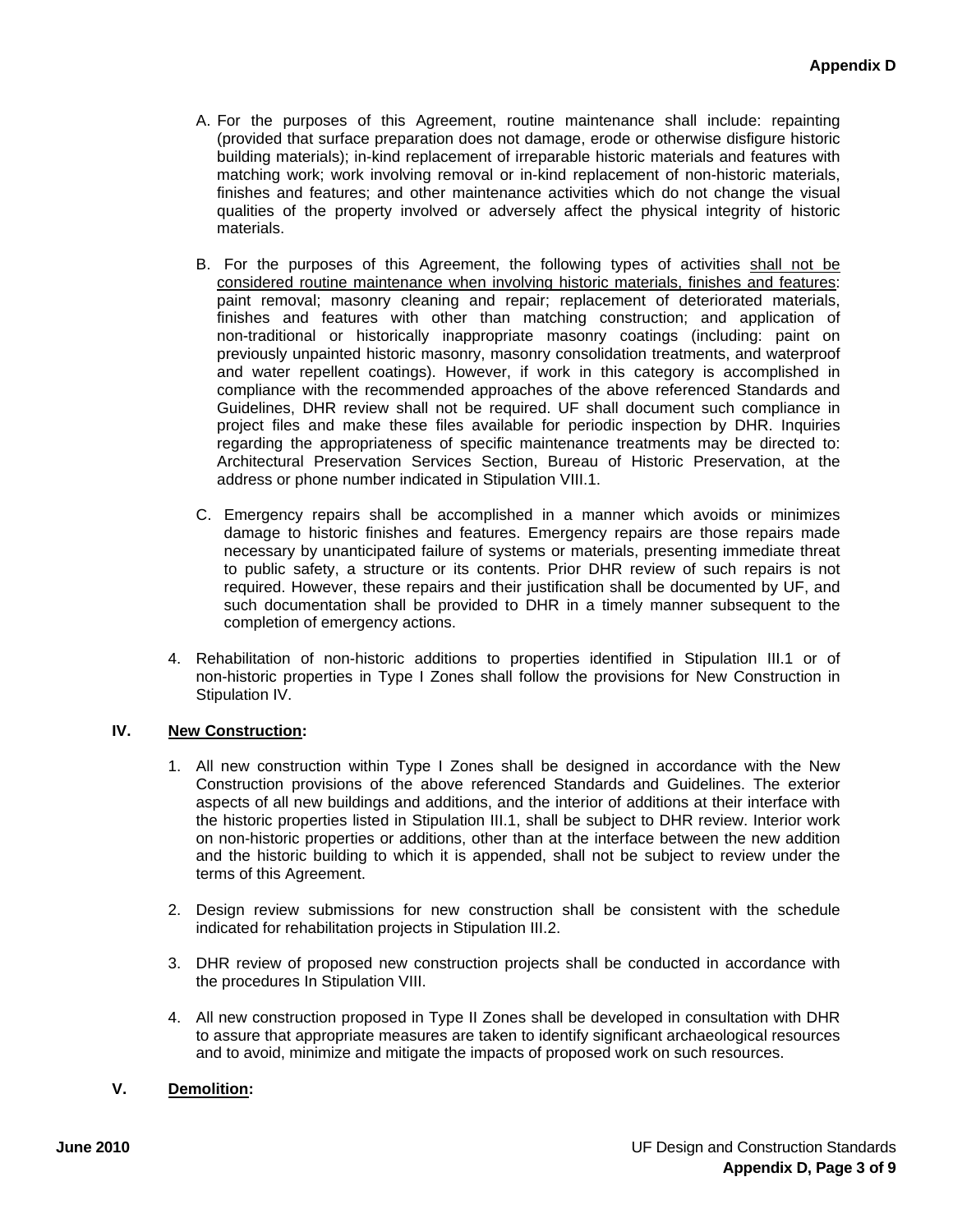The following actions shall be taken prior to making a final decision regarding demolition of any of the properties identified in Stipulation Ill.1:

- 1. General:
	- A. A Project Case Report (PCR) shall be prepared by UF to document the reasons why preservation of the property is not feasible and prudent. Except as provided in Stipulation V.2, this report shall be submitted to DHR for review and comment prior to UF making any irreversible decision regarding the subject property.
	- B. If, on evaluation of the PCR, DHR determines that preservation of the property is not feasible and prudent, archival documentation of the property shall be completed by UF and submitted to DHR for review and acceptance prior to issuance by UF of authorization to proceed with demolition. All such documentation shall be consistent with the standards of the Historic American Buildings Survey/Historic American Engineering Record (HABS/HAER).
	- C. In rendering its determination regarding the PCR, DHR shall identify any special documentation (in addition to that prescribed in Stipulation V.I.B.), architectural salvage or archaeological work necessary to satisfactorily mitigate the adverse effect of the proposed demolition project. Such additional documentation, salvage or archaeological work shall be the responsibility of UF. The resulting documentation, salvage activities, archaeological reports, etc., unless otherwise agreed to in writing by DHR, shall be reviewed and approved by DHR prior to issuance by UF of authorization to proceed with demolition. DHR may agree to UF issuance of authorization to proceed with demolition prior to receipt of a final report on mitigation work, conditioned upon DHR verification that the work is otherwise complete and sufficient, and upon UF certification that the resulting report will be completed and submitted for DHR review and approval.
	- D. If, after reviewing the PCR, it is the opinion of DHR that preservation of the subject property may be feasible and prudent, UF, in consultation with DHR, shall consider possible alternatives to demolition of the property.
		- (1) If, based on the consultation prescribed in Stipulation V.1.D., DHR and UF agree upon an alternative approach that will avoid demolition, the project plans shall be modified accordingly by UF and provided to DHR for review consistent with Stipulation III.
		- (2) If, after the consultation prescribed in Stipulation V.1.D., DHR and UF fail to agree on an alternative to demolition of the historic building: (a) the results of the consultation shall be documented in writing by UF, (b) copies of said documentation shall be provided to DHR and made available for public inspection, and (c) UF shall comply with the documentation and mitigation provisions of Stipulations V.1.B. and V.1.C. before proceeding with demolition.
- 2. Removal of Significant Hazard to Public Safety:

In those cases in which demolition is required to eliminate a significant hazard to public safety (i.e. a structure identified in Stipulation III.1., which has burned and is in danger of collapse, etc.), said demolition shall be allowed to proceed without advanced consultation with DHR. Documentation of the significant hazard to public safety and justification for demolition in lieu of retention and rehabilitation shall be submitted to DHR in a timely manner subsequent to the demolition activity.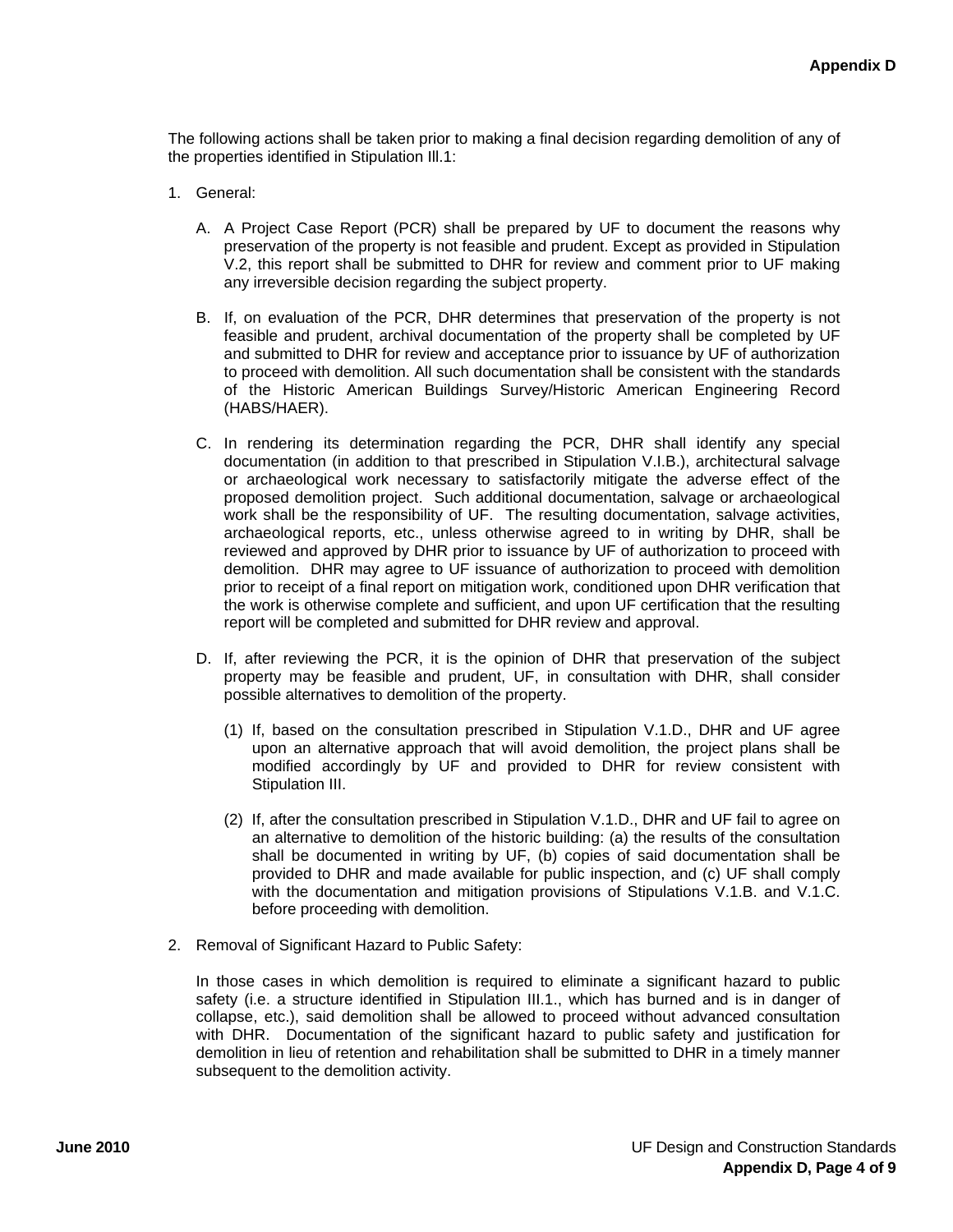## **VI. Landscaping and Associated Activities:**

If landscaping activities in Type I Zones and in areas designated as significant historic vistas and open spaces are accomplished in accordance with the "The Secretary of the Interior's Standards for the Treatment of Historic Properties with Guidelines for the Treatment of Cultural Landscapes (1996)", DHR review shall not be required. Landscaping plans for work within Type II Zones shall be developed in consultation with DHR to assure consideration of the effects of proposed work on archaeological sites and properties. DHR review of proposed landscape work shall be in accordance with Stipulation VIII.

#### **VII. Archaeological Site Treatment and Investigation:**

- 1. UF, in consultation with DHR, shall establish a program of archaeological survey to inventory and evaluate a site prior to the commencement of Schematic Design, and shall establish procedures for the protection and preservation of any significant archaeological materials so located. Any qualified professional archaeologist retained to perform archaeological excavation must obtain the required Chapter 1A-32, F.A.C., Archaeological Research permit from the Division of Historical Resources, Bureau of Archaeological Research.
- 2. When preservation is not possible for identified significant archaeological sites, then UF shall undertake appropriate archeological salvage excavation prior to authorizing the initiation of construct or other ground disturbing activities. All such salvage excavation work shall be directed by a qualified professional archeologist and shall comply with DHR's archaeological excavation and reporting standards. Specific information regarding these standards may be obtained from the DHR Compliance Review Section at the address indicated on Stipulation VIII.1. A copy of the report shall be provided to DHR for review.
- 3. UF, in consultation with DHR, shall develop a program of archaeological monitoring for ground disturbing activities in previously unsurveyed portions of Type II Zones. This program shall take into account proposed construction scheduling and clearly delineate areas of particular archaeological sensitivity. This monitoring program shall be the responsibility of UF and shall be carried out under the direct supervision of a qualified professional archaeologist.
- 4. If, in the judgment of the monitoring archaeologist, potentially significant archaeological material is encountered, all ground disturbing activities in the immediate area (within a 10 ft. radius) of the find shall cease until the significance of the find has been evaluated; however, other project activities may proceed without interruption. If the material is found to be significant: (i) construction shall be modified to preserve significant archaeological resources in place, or (ii) if preservation is not feasible and prudent, associated construction shall cease and UF, in consultation with DHR, shall develop and implement an archaeological data recovery plan. However, if the material is determined not to be archaeologically significant, then proposed construction work may proceed as planned. Reports documenting the results of monitoring activities shall be prepared for UF by the monitoring archaeologist and provided to DHR for review.
- 5. If unforeseen archaeological material is encountered during construction of other ground disturbing activities in areas outside Type II Zones, the procedures in Stipulation VII.4 shall be followed.

#### **VIII. Project Review, Monitoring and Technical Assistance:**

1. DHR shall review plans, specifications and other proposals for work as required under the provisions of this Agreement. DHR shall provide formal comments to UF within fifteen (15) working days of receipt of complete and sufficient project information from UF. All review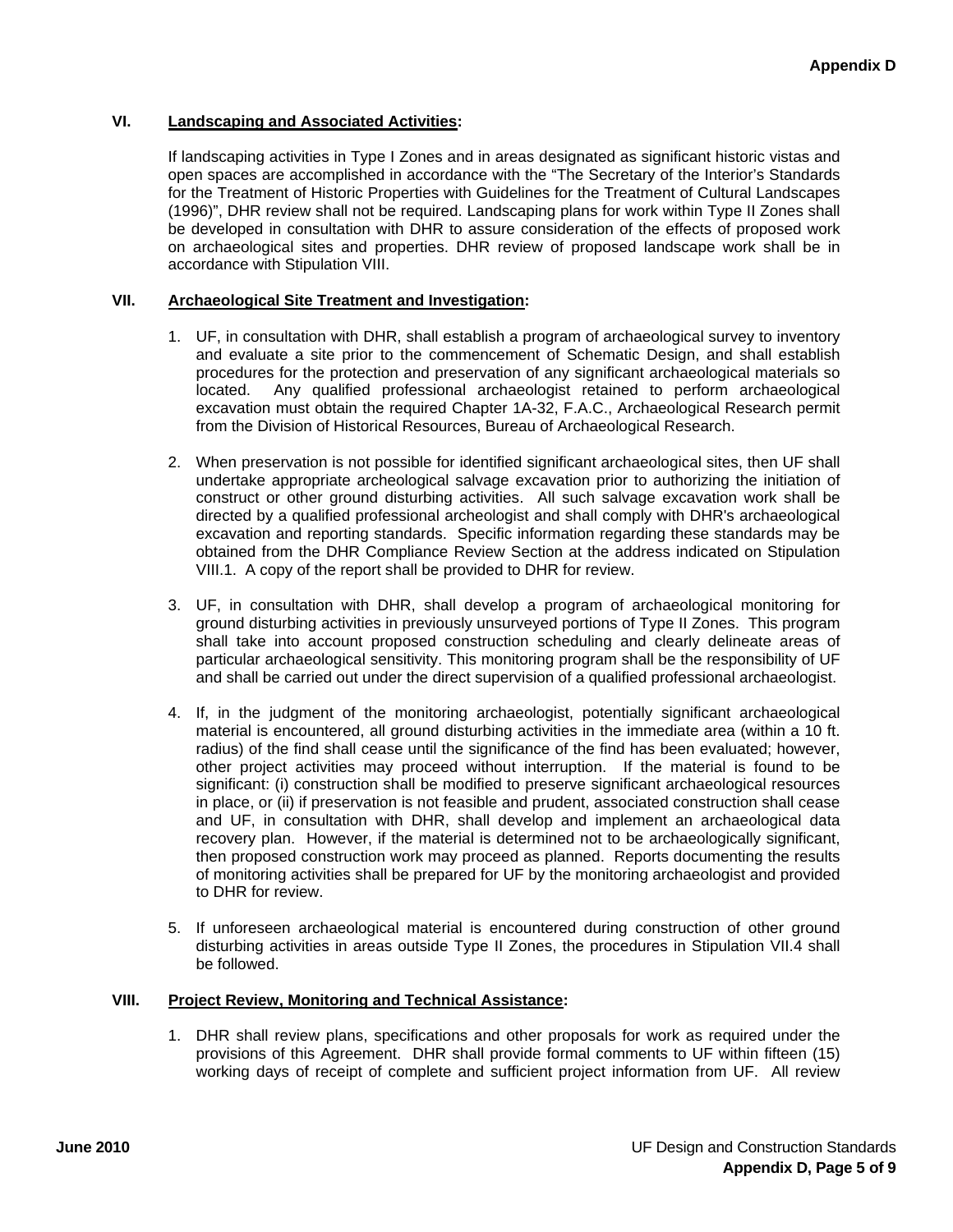submissions shall either be hand delivered or transmitted by certified mail or parcel service to:

Compliance Review Section Bureau of Historic Preservation Division of Historical Resources Department of State R.A. Gray Building, Room 423 500 South Bronough Street Tallahassee, Florida 32399-0250

Documentation sufficient to enable professional evaluation of the proposed activity must accompany each review request, which shall consist of the standard requirements of the State University System Architect/Engineer Contract and Professional Services Guide. Any questions regarding documentation required for review of a specific project or proposal shall be directed to the Compliance Review Section, Bureau of Historic Preservation, at the above address or by calling (850) 487-2333 or SUNCOM 277-2333. The Architectural Preservation Services Section, Bureau of Historic Preservation shall assist in the review of all projects within Type I Zones which affect historic properties identified in Stipulation III.1. All DHR review comments shall be directed to:

**Director** Facilities Planning & Construction 232 Stadium University of Florida Gainesville, Florida 32611

- 2. If DHR objects to any elements of plans, specifications and other proposals for work, UF, in consultation with DHR, shall consider other alternatives to the work in question in an effort to avoid, minimize or mitigate the adverse effect of such proposed work.
	- A. If, based on the consultation prescribed in Stipulation VIII.2., DHR and UF agree upon alternatives that will avoid or satisfactorily mitigate the adverse effects of the project, the project plans shall be modified accordingly by UF and provided to DHR for review consistent with Stipulation III.
	- B. If, after the consultation prescribed in Stipulation VIII.2., DHR and UF fail to agree on alternatives that would avoid or satisfactorily mitigate the adverse effects of the project, (a) the results of the consultation shall be documented in writing by UF, (b) copies of said documentation shall be provided to DHR and made available for public inspection, and (c) UF shall comply with the documentation and mitigation provisions of Stipulations V.1.B. and V.1.C. before proceeding with the project.
- 3. This process shall not be construed to limit the responsibilities of the parties to this Agreement under other applicable laws and regulations.
- 4. Should substantive changes be proposed for plans previously reviewed and approved by DHR, these changes shall also be submitted to DHR for review.
- 5. UF shall provide DHR an opportunity to inspect work sites and project files to verify adherence to the stipulations of this Agreement.
- 6. DHR shall provide technical assistance, consultation and expert advice, as requested by UF, in order to aid UF in complying with the stipulations of this Agreement.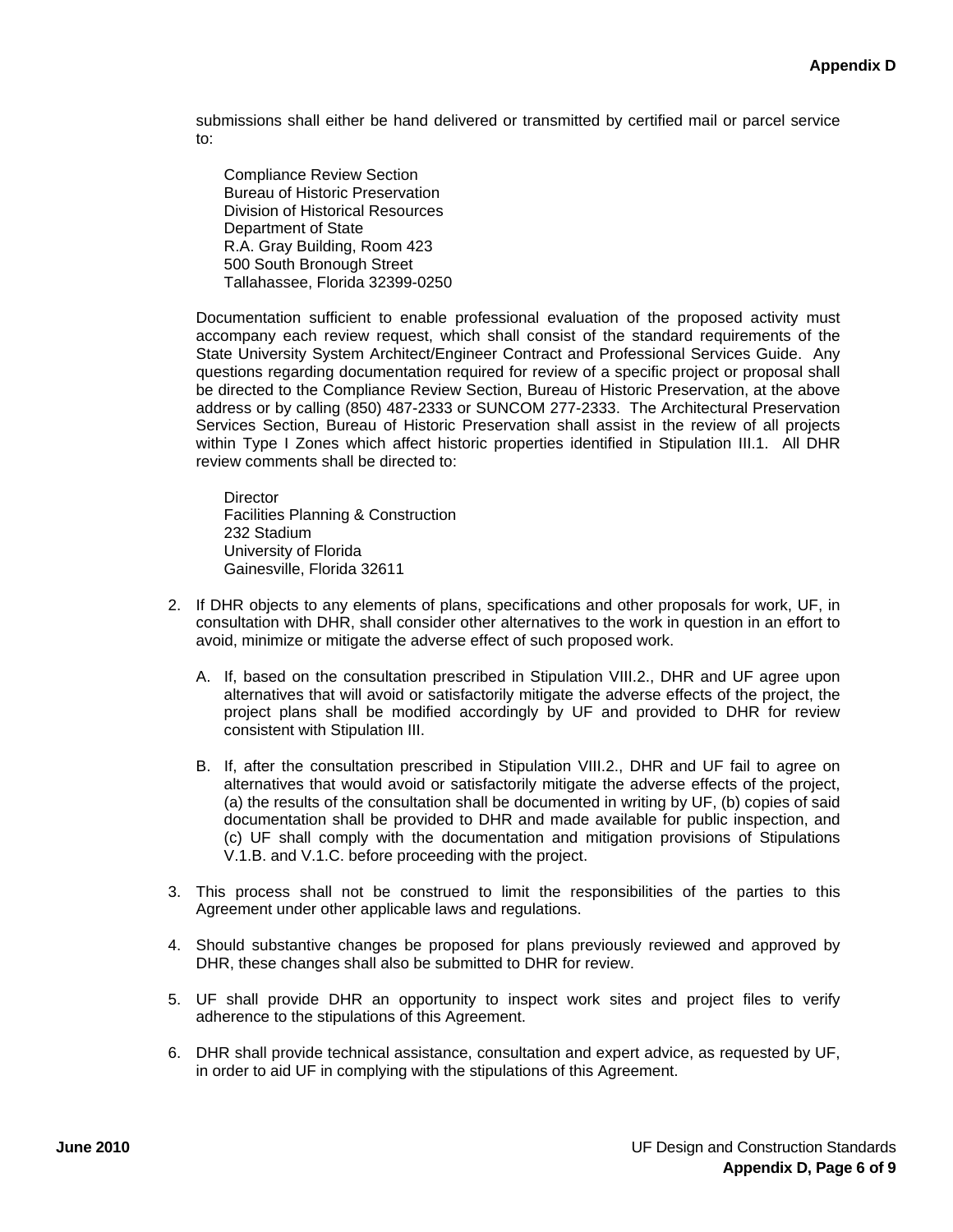## **IX. Program Review:**

DHR or UF may request a review of the terms and conditions of this Agreement at any time. Execution of this Programmatic Memorandum of Agreement and adherence to its stipulations shall constitute compliance with UF's historic preservation responsibilities under Section 267.061(2), Florida Statutes, for the UF Main Campus in Gainesville.

#### **WITNESSES**

UNIVERSITY OF FLORIDA, for and on behalf of the Board of Regents, a public corporation of the State of Florida CHARLES YOUNG, President

FLORIDA DEPARTMENT OF STATE DIVISION OF HISTORICAL RESOURCES JANET SNYDER MATTHEWS, Ph.D., Director

December 15, 2000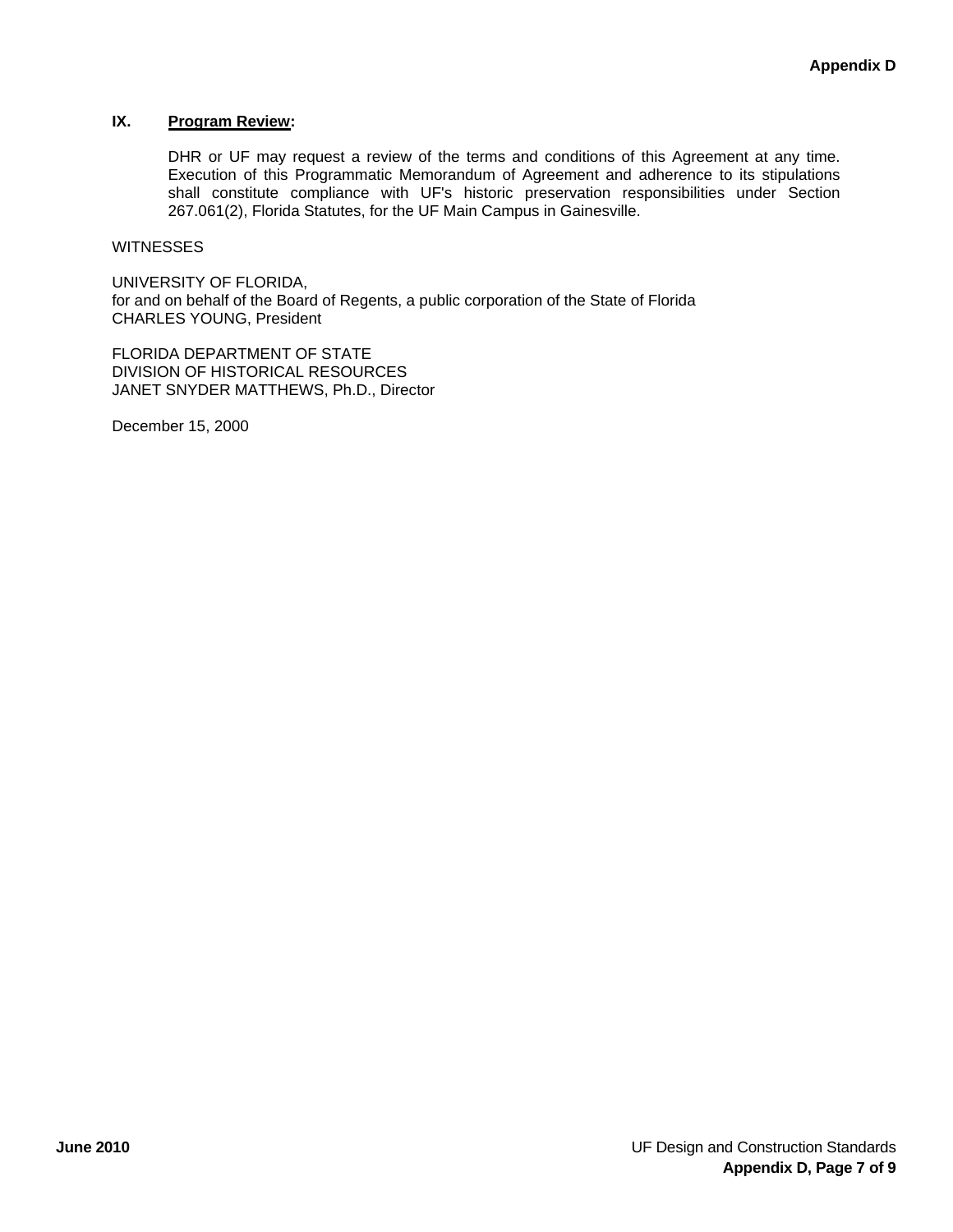

## **HISTORIC RESOURCES MAP UNIVERSITY OF FLORIDA**